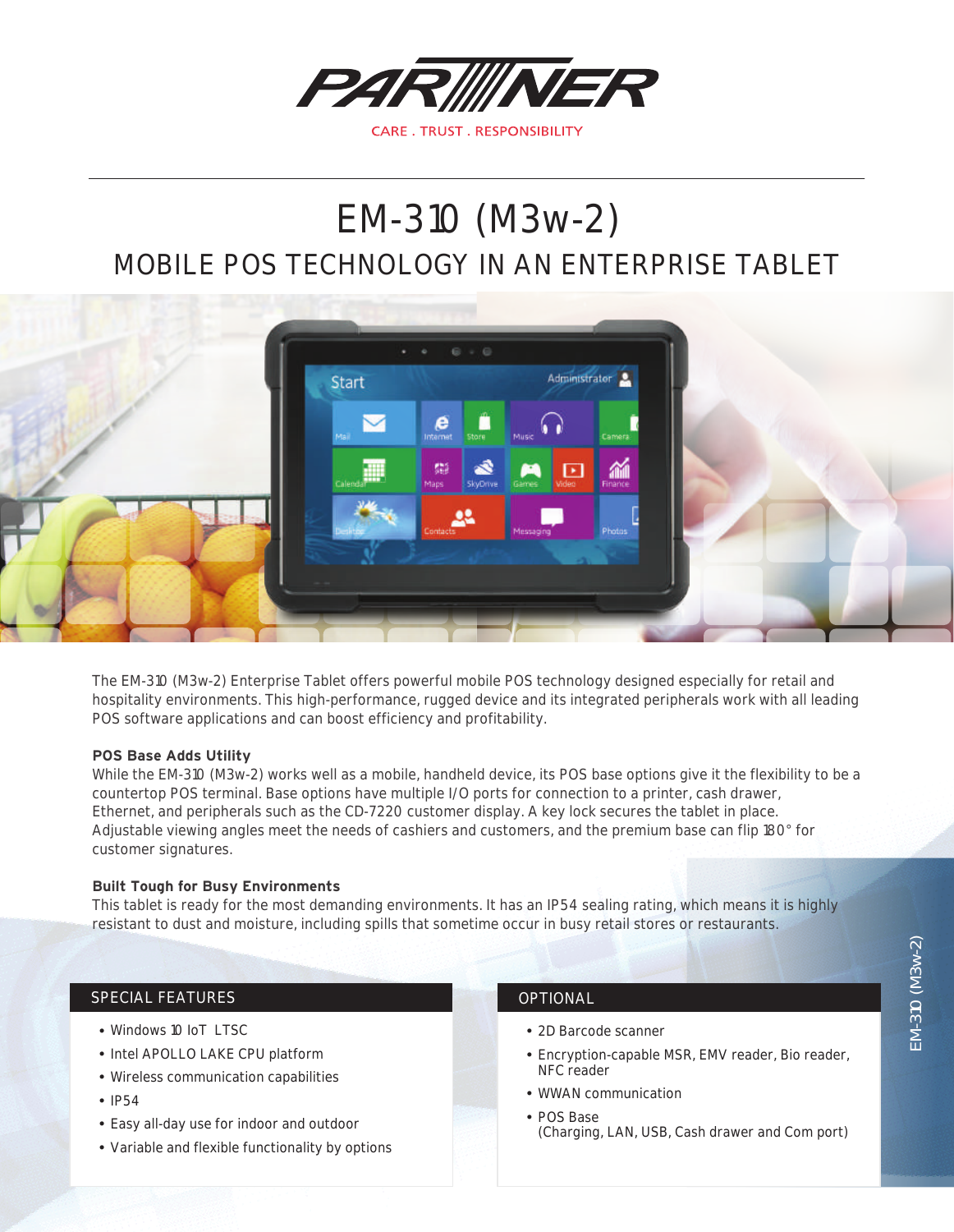## TECHNICAL DATA



# **EM-310 (M3w-2)**

| Item              | EM-310 (M3w-2)                                                                                |  |  |
|-------------------|-----------------------------------------------------------------------------------------------|--|--|
| <b>CPU</b>        | Intel® Pentium® Processor N4200 (Standard Spec)                                               |  |  |
|                   | Quad CORES (4 corea / 4 Threads), Processor Base Frequency 1.10 GHz, Burst Frequency 2.50 GHz |  |  |
| <b>Display</b>    | Resolution: 1280 x 800, Brightness: 350 nits                                                  |  |  |
| <b>Touch</b>      | <b>PCAP</b>                                                                                   |  |  |
| Memory            | Standard Spec: 4GB (DDR3L, 1.35V)                                                             |  |  |
| <b>Storage</b>    | eMMC 64GB                                                                                     |  |  |
| I/O Interfaces    | 1 x external USB3.0 TYPE-A                                                                    |  |  |
|                   | 1 x external USB2.0 Micro-B (NOT support charging)                                            |  |  |
|                   | 1 x DC +12V input power-jack                                                                  |  |  |
|                   | 1 x Micro HDMI                                                                                |  |  |
|                   | 1 x Audio Jack                                                                                |  |  |
|                   | 1 x Micro SD card Slot                                                                        |  |  |
|                   | 1 x SIM Slot                                                                                  |  |  |
| <b>Power spec</b> | 1 x DC +12V input power-jack                                                                  |  |  |
| <b>Speaker</b>    | 2 x 2W speakers                                                                               |  |  |
| WiFi $/$ BT       | WIFI & BT (M.2 2230 E key) 802.11a/b/g/n/ac, Bluetooth 4.2                                    |  |  |
| Camera            | Front Camera: 2.0 Mega pixel                                                                  |  |  |
|                   | Rear Camera: 8.0 Mega pixel, Auto Focus                                                       |  |  |
| <b>Battery</b>    | Main Battery: 7.4V,4600mAh                                                                    |  |  |
|                   | (5 hours working, Video playing with 50% volume, BT & WIFI on, Brightness: 50%)               |  |  |
|                   | Hot swap battery 3.8V/250 mA                                                                  |  |  |
|                   | (Hot-swap time frame for 5 minutes at S3)                                                     |  |  |
| Adaptor           | <b>DC 12V 3A</b>                                                                              |  |  |
| <b>Dimensions</b> | 278mm x 199mm x 24.2mm (W/H/D)                                                                |  |  |
| Weight            | 1 KG (with Battery)                                                                           |  |  |
| <b>Options</b>    | 4G LTE (mini-PCle card, Module: Quectel_EC25 series)                                          |  |  |
|                   | 3 Tracks Magnetic Stripe Reader ISO 7811                                                      |  |  |
|                   | EMV Certified IC Card Reader                                                                  |  |  |
|                   | NFC Reader, 13.56 MHz, ISO 15693 / 18092 / 14443-A / 14443-B                                  |  |  |
|                   | 2D Barcode Scanner                                                                            |  |  |
|                   | Fingerprint Reader                                                                            |  |  |
|                   | 3D Camera 0.3 Mega pixel at front side                                                        |  |  |
|                   | GNSS (GPS / Galileo / GLONASS, MOQ 600 pcs)                                                   |  |  |
| <b>OS</b>         | Windows10 IoT LTSC 64-bit                                                                     |  |  |

\*Specification is subject to change without prior notice







10.1" with auto rotation function **Exercise 2D** barcode scanner **Integrated Bio reader (Optional)**